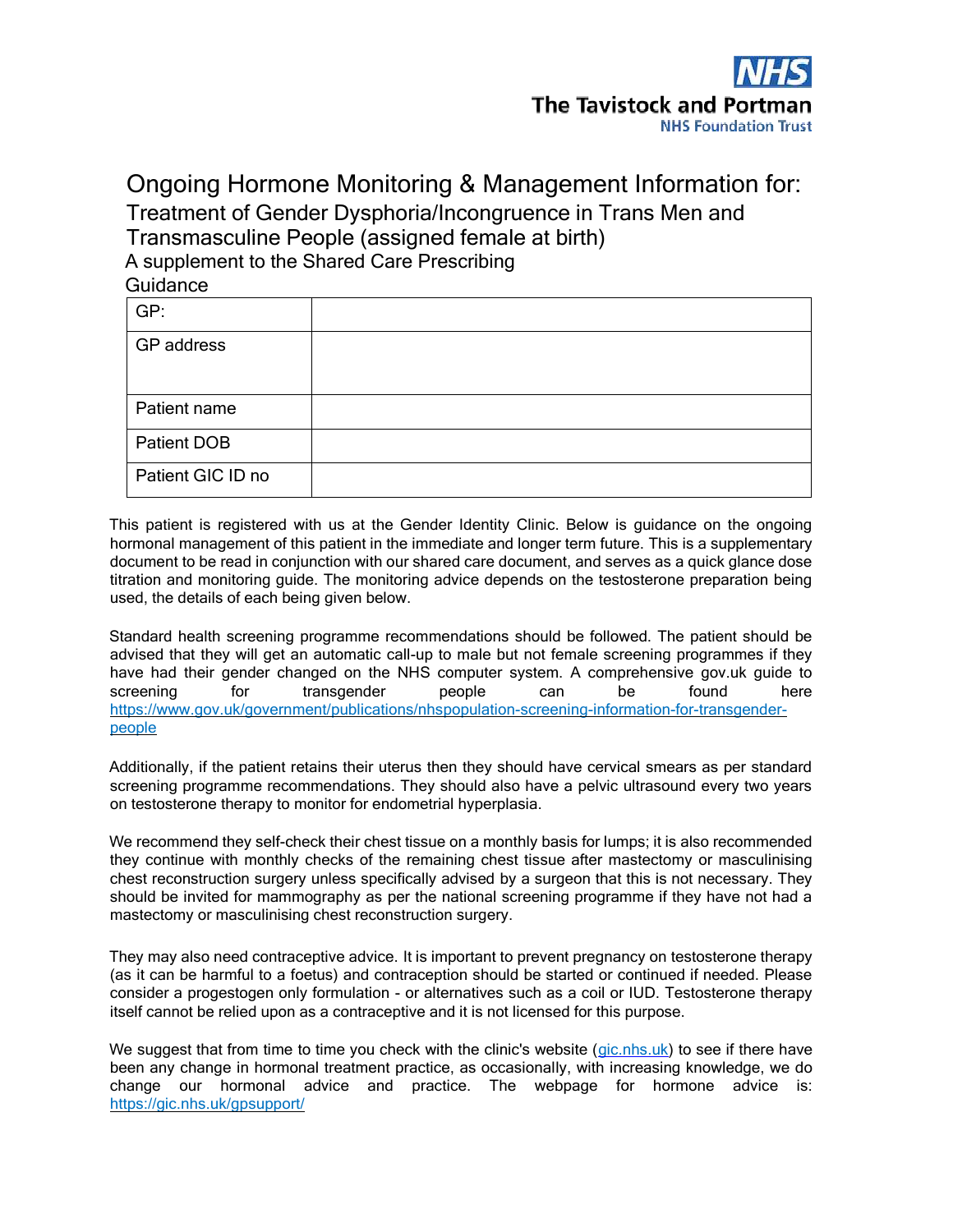| Testosterone formulations: QUICK GLANCE DOSE TITRATION & MONITORING GUIDE                                                                                                                                                                         |                                                                                                                                                                                                            |                                                                                                                                                          |                                                                                                                       |                                                                         |                                                                                                                                    |                                                                                                                                                                                                                               |  |  |
|---------------------------------------------------------------------------------------------------------------------------------------------------------------------------------------------------------------------------------------------------|------------------------------------------------------------------------------------------------------------------------------------------------------------------------------------------------------------|----------------------------------------------------------------------------------------------------------------------------------------------------------|-----------------------------------------------------------------------------------------------------------------------|-------------------------------------------------------------------------|------------------------------------------------------------------------------------------------------------------------------------|-------------------------------------------------------------------------------------------------------------------------------------------------------------------------------------------------------------------------------|--|--|
| Preparation                                                                                                                                                                                                                                       | Dose                                                                                                                                                                                                       | Frequency                                                                                                                                                | Monitoring<br>Method                                                                                                  | Target range,<br>testosterone                                           | Maximum<br>Dose                                                                                                                    | How to adjust, if<br>needed                                                                                                                                                                                                   |  |  |
| <b>Testosterone</b><br>Injections<br>(shorteracting)<br>Sustanon<br>or<br>Testosterone<br>Enantate                                                                                                                                                | Starting<br>dose<br>250 <sub>mg</sub><br>(1ml vial)<br>(dose<br>range<br>150250mg,<br>$0.6 - 1ml)$                                                                                                         | 2-4 weekly                                                                                                                                               | Trough: just<br>before an<br>injection<br>(same day)<br>Peak: 7 days<br>later<br>*bloods as<br>below*                 | Trough level:<br>8 - 12 nmol/L<br>Peak level:<br>Less than 30<br>nmol/L | 250mg every<br>7 days                                                                                                              | Focus on trough<br>level first, and<br>adjust dosing<br>interval as<br>needed to<br>achieve target<br>(usually by a<br>week up or<br>down).<br>If trough is in<br>range, but peak<br>is high, reduce<br>dose in 50mg<br>steps |  |  |
| <b>Longer Acting</b><br>Testosterone<br>Injection<br>Nebido<br>(has an initial<br>loading phase -<br>please ask GIC for<br>instructions before<br>switching to<br>Nebido)                                                                         | 1,000mg<br>(4ml vial)                                                                                                                                                                                      | $6 - 15$<br>weekly                                                                                                                                       | Trough: just<br>before an<br>injection<br>(same day)<br>*bloods as<br>below*<br>**No peak<br>testosterone<br>required | 15 - 20nmol/L                                                           | 1000mg<br>every 6<br>weeks                                                                                                         | Adjust<br>dosing<br>interval as<br>required<br>(usually by a<br>week up or<br>down). Dose<br>is not usually<br>adjusted.                                                                                                      |  |  |
| <u>Testosterone gel</u><br>pumps: (topical)<br>Testogel 16.2mg/g<br>(20.25mg)<br>testosterone per<br>pump actuation)<br>or<br>2%<br>Tostran<br>(10mg per pump<br>actuation)<br>or<br>Testavan<br>$20$ mg/g<br>gel<br>(23mg per pump<br>actuation) | Usual<br>starting<br>doses:<br>Testogel: 2<br>pump<br>actuations<br>$(40.5 \text{ mg})$<br>Tostran: 4<br>pump<br>actuations<br>$(40 \text{ mg})$<br>Testavan: 2<br>pump<br>actuations<br>$(46 \text{ mg})$ | Daily, apply Bloods 4-6<br>full dose in<br>the<br>inner thighson arms)<br>or lower<br>torso/<br>abdomen -<br>but not to<br>chest or<br>genital<br>areas. | hours after gel<br>application<br>morning, to (ensure no gel<br>*bloods as<br>below*                                  | 15 - 20nmol/L                                                           | 100mg daily<br>(5 actuations<br>of Testogel<br>pump<br>10 actuations<br>of Tostran<br>pump<br>4 actuations<br>of Testavan<br>pump) | Adjust dose as<br>required.<br>Adjustments<br>usually as steps<br>of 1 pump<br>actuation at a<br>time.                                                                                                                        |  |  |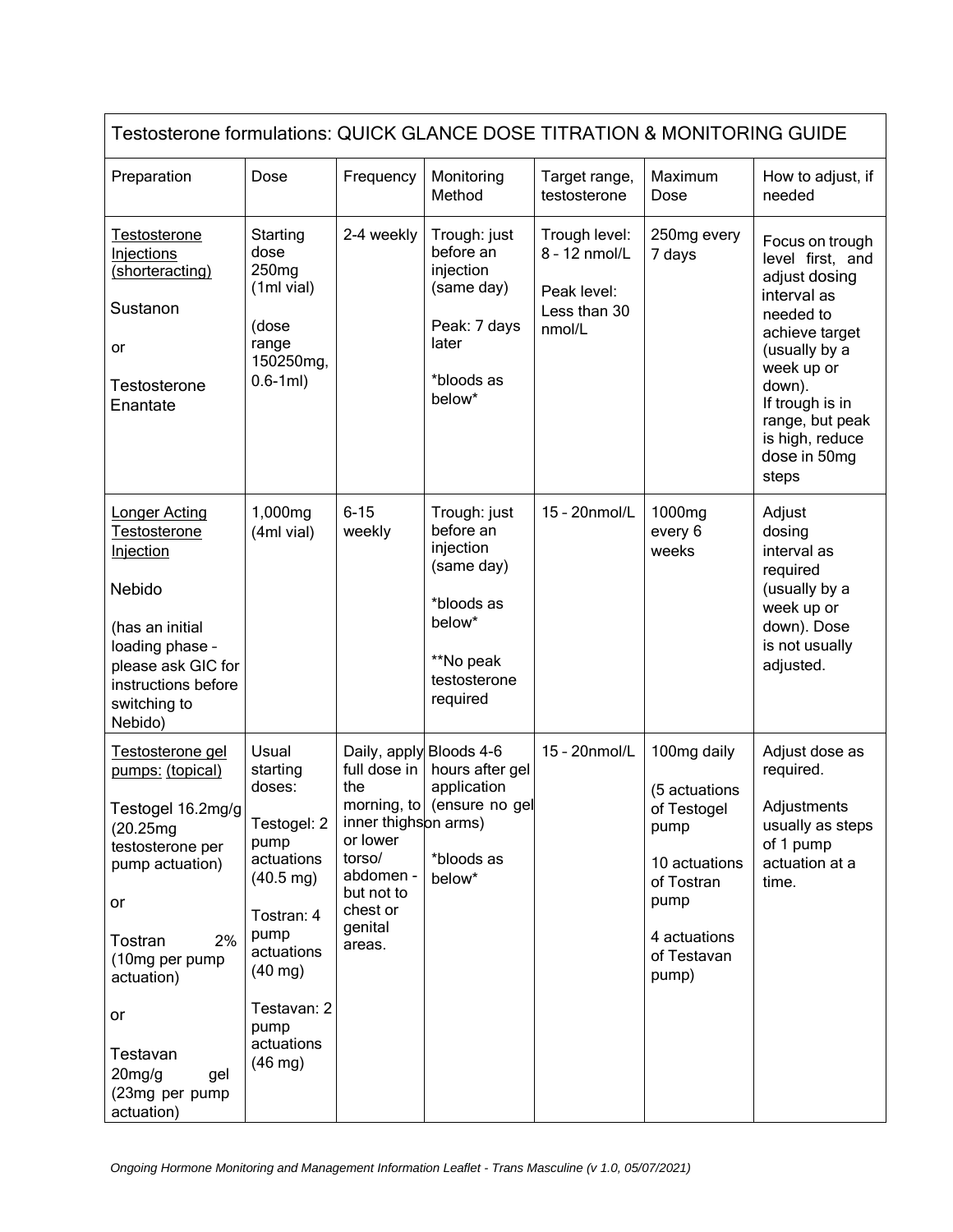Medications that may be recommended in addition to testosterone:

If testosterone therapy to adult male levels does not suppress menstruation, or the person has amenorrhoeic cycling, then a progestin (first-line) or GnRH analogue can be used to suppress ovarian function.

Progestins: Medroxyprogesterone acetate 10 mg BD, or TDS (if BD is not adequate).

GnRH analogues (as used for endometriosis): Decapeptyl (Triptorelin) SR 11.25 mg (IM) every 12 weeks or Zoladex (Goserelin) 10.8 mg (sub cut) every 12 weeks. Other alternatives listed in shared care document. Blood tests that need to be requested (including safety blood tests, for monitoring):

### Testosterone gels:

4-6 hours after gel application: testosterone, FBC, LFTs and fasting lipids.

Remember to ensure no gel was applied to the arm from which blood is taken (or inaccurately high levels may result).

## Sustanon / Testosterone Enantate:

- 1. On day of injection, immediately before injection (trough): testosterone, FBC, LFTs and fasting lipids.
- 2. 7 days later (peak): testosterone only.

## Nebido:

On day of injection, immediately before injection (trough): testosterone, FBC, LFTs and fasting lipids \*\*No peak testosterone required.

When the dosing or frequency of a preparation is changed, repeat blood tests (as above) need to be arranged:

Testosterone gels: 8 weeks after the adjustment.

Sustanon / Testosterone Enantate: trough & peak bloods at the 4<sup>th</sup> injection after the adjustment.

Nebido: a trough level just before the  $3<sup>nd</sup>$  injection after the adjustment. \*\*No peak testosterone required.

### Monitoring frequency:

We recommend that monitoring bloods are done when due (as per above) after any change to dose, frequency or formulation.

Additionally, monitoring bloods should be done every 3-6 months in the first year, every 6-12 months in the second year, and then annually thereafter if therapy is stable with no red flags as below.

Blood pressure and body mass index should be monitored every 3-6 months in the first year of therapy, and after any dose change, then annually when treatment stabilised (or more frequently if indicated).

### Red flags for monitoring, and actions:

As well as adjusting the testosterone dosing regimens, as per the table above, there will occasionally be results from the safety blood tests that need action:

### Liver Function Tests:

For values less than 3x the upper limit of normal: check medicines and alcohol history, retest in 4-6 weeks. If LFTs are abnormal on repeat, then perform further investigations to determine the cause: Hepatitis B and C serology, HIV serology, EBV, Ferritin, Copper, Caeruloplasmin, liver auto-immune screen, ultrasound of the liver.

It may be appropriate to change to a topical testosterone to reduce the strain on the liver; please discuss this with the GIC endocrine service.